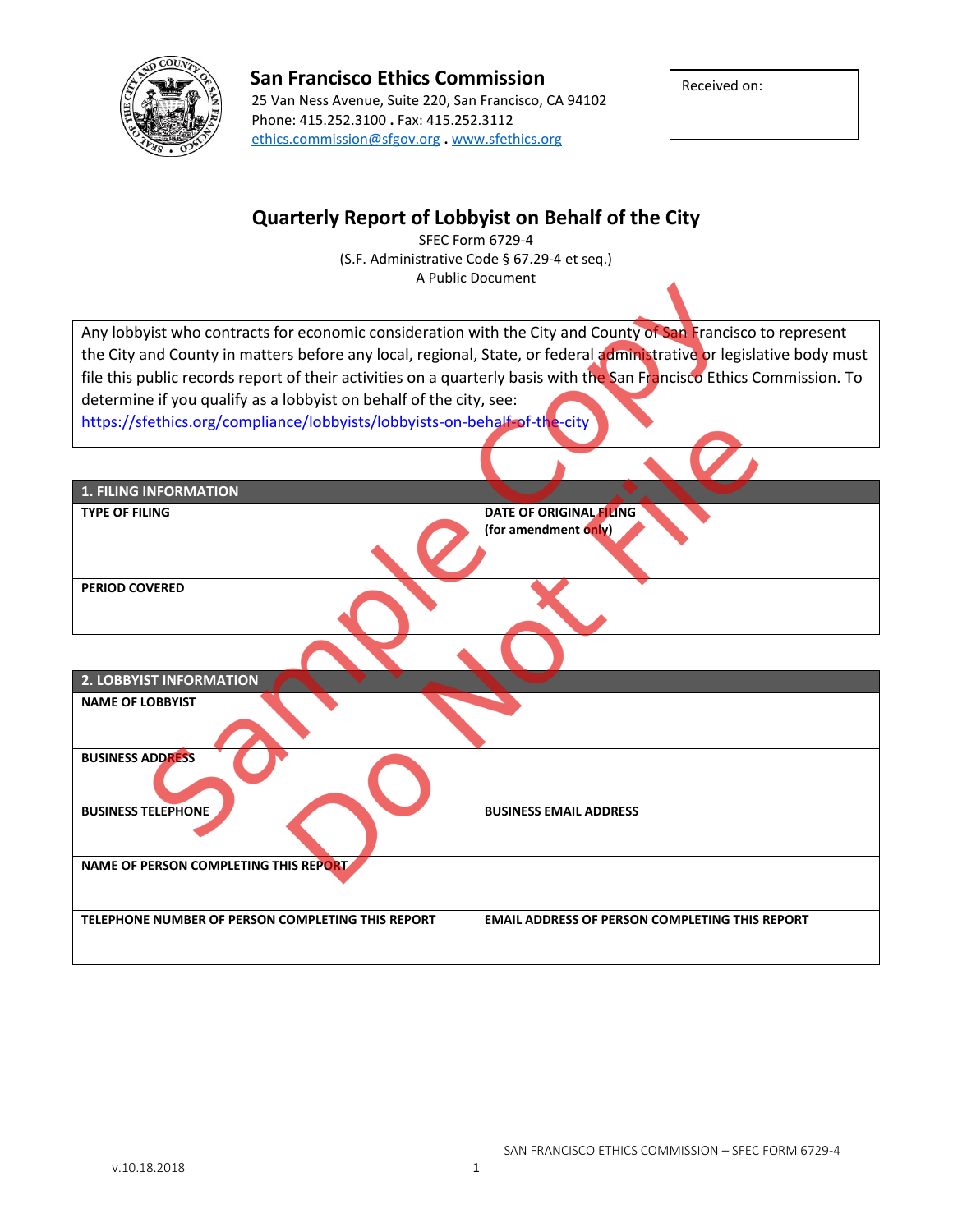#### **3. FINANCIAL EXPENDITURES BY THE LOBBYIST**

Report all financial expenditures by the lobbyist in connection with representing the City & County of San Francisco, the individual or entity to whom each expenditure was made, the date the expenditure was made, and specifically identify the local, State, regional or national legislative or administrative action the lobbyist supported or opposed in making the expenditure.

|                         | <b>DESCRIPTION OF</b> | . .          | $\cdot$ .   | $\sim$<br>$\mathcal{L}$<br><b>LEGISLATIVE OR</b> |                                |
|-------------------------|-----------------------|--------------|-------------|--------------------------------------------------|--------------------------------|
| $\pmb{\sharp}$          | <b>EXPENSE</b>        | <b>PAYEE</b> | <b>DATE</b> | <b>ADMINISTRATIVE ACTION</b>                     | <b>AMOUNT</b>                  |
| $1\,$                   |                       |              |             |                                                  | $\boldsymbol{\zeta}$           |
| $\mathbf 2$             |                       |              |             |                                                  | $\boldsymbol{\zeta}$           |
| $\overline{3}$          |                       |              |             |                                                  | $\boldsymbol{\zeta}$           |
| $\overline{4}$          |                       |              |             |                                                  | $\boldsymbol{\zeta}$           |
| $\overline{\mathbf{5}}$ |                       |              |             |                                                  | $\ddot{\varsigma}$             |
| $\boldsymbol{6}$        |                       |              |             |                                                  | $\boldsymbol{\zeta}$           |
| $\overline{7}$          |                       |              |             |                                                  | $\boldsymbol{\zeta}$           |
| $\bf 8$                 |                       |              |             |                                                  | $\boldsymbol{\zeta}$           |
| $9\,$                   |                       |              |             |                                                  | $\boldsymbol{\zeta}$           |
| $10\,$                  |                       |              |             |                                                  | $\boldsymbol{\zeta}$           |
| $11\,$                  |                       |              |             |                                                  | $\boldsymbol{\zeta}$           |
| $12\,$                  |                       |              |             |                                                  | \$                             |
| $13\,$                  |                       |              |             |                                                  | $\boldsymbol{\zeta}$           |
| $14\,$                  |                       |              |             |                                                  | $\boldsymbol{\dot{\varsigma}}$ |
| $15\,$                  |                       |              |             |                                                  | $\boldsymbol{\zeta}$           |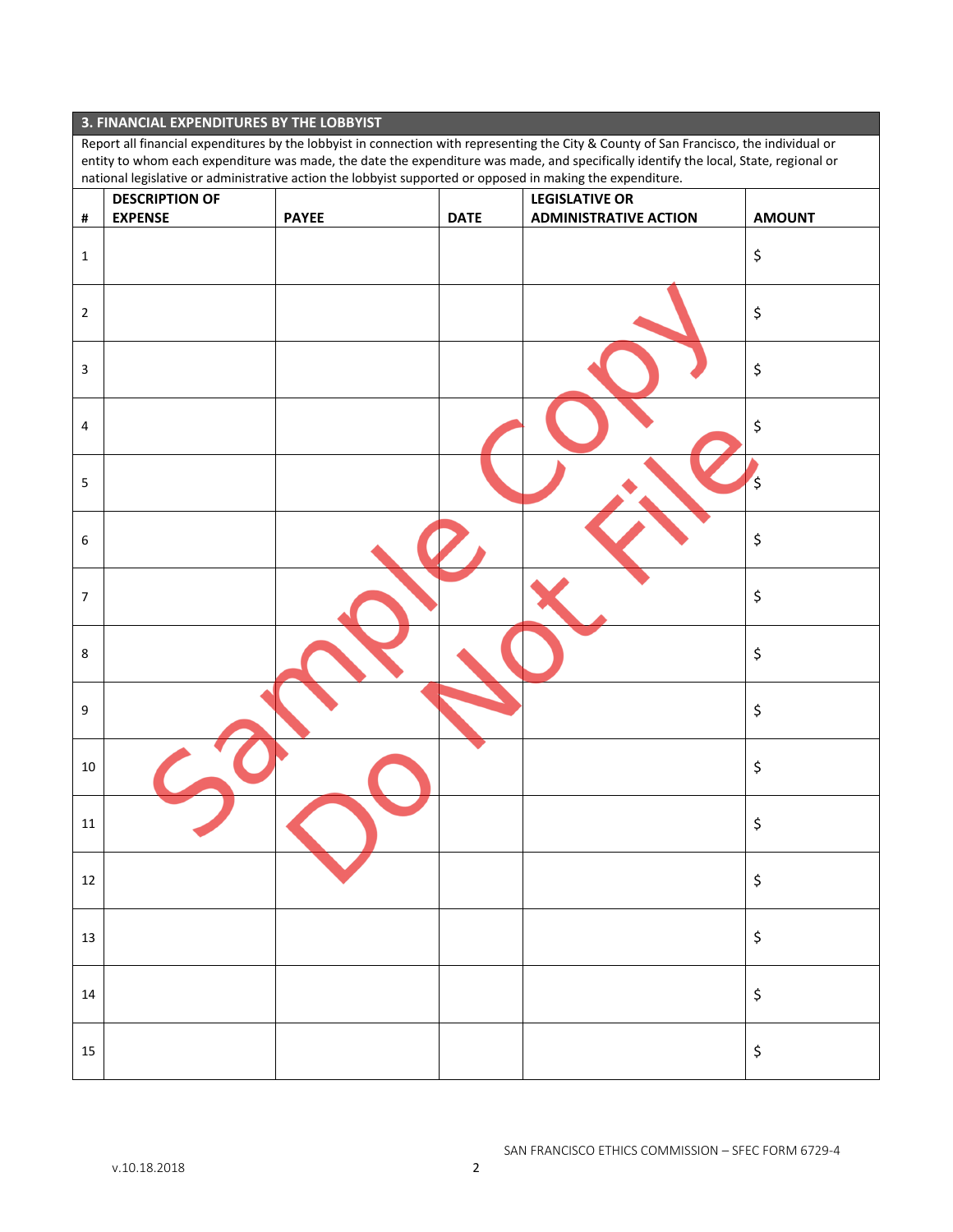| $\pmb{\sharp}$                                 | <b>DESCRIPTION OF</b><br><b>EXPENSE</b>                                                                                                                          | <b>PAYEE</b> | <b>DATE</b> | <b>LEGISLATIVE OR</b><br><b>ADMINISTRATIVE ACTION</b> | <b>AMOUNT</b> |  |
|------------------------------------------------|------------------------------------------------------------------------------------------------------------------------------------------------------------------|--------------|-------------|-------------------------------------------------------|---------------|--|
| 16                                             |                                                                                                                                                                  |              |             |                                                       | \$            |  |
| $17\,$                                         |                                                                                                                                                                  |              |             |                                                       | \$            |  |
| 18                                             |                                                                                                                                                                  |              |             |                                                       | \$            |  |
| 19                                             |                                                                                                                                                                  |              |             |                                                       | \$            |  |
| $20\,$                                         |                                                                                                                                                                  |              |             |                                                       | \$            |  |
| 21                                             |                                                                                                                                                                  |              |             |                                                       | S             |  |
| 22                                             |                                                                                                                                                                  |              |             |                                                       | \$            |  |
| 23                                             |                                                                                                                                                                  |              |             |                                                       | \$            |  |
| 24                                             |                                                                                                                                                                  |              |             |                                                       | \$            |  |
| 25                                             |                                                                                                                                                                  |              |             |                                                       | \$            |  |
| 26                                             |                                                                                                                                                                  |              |             |                                                       | \$            |  |
| $27\,$                                         |                                                                                                                                                                  |              |             |                                                       | \$            |  |
| 28                                             |                                                                                                                                                                  |              |             |                                                       | \$            |  |
| 29                                             |                                                                                                                                                                  |              |             |                                                       | \$            |  |
| $30\,$                                         |                                                                                                                                                                  |              |             |                                                       | \$            |  |
|                                                | Check this box if you need to include additional expenses. Please submit a separate form with complete information<br>and select "Supplemental" for filing type. |              |             |                                                       |               |  |
| TOTAL EXPENDITURES DURING THE REPORTING PERIOD |                                                                                                                                                                  |              |             | \$                                                    |               |  |